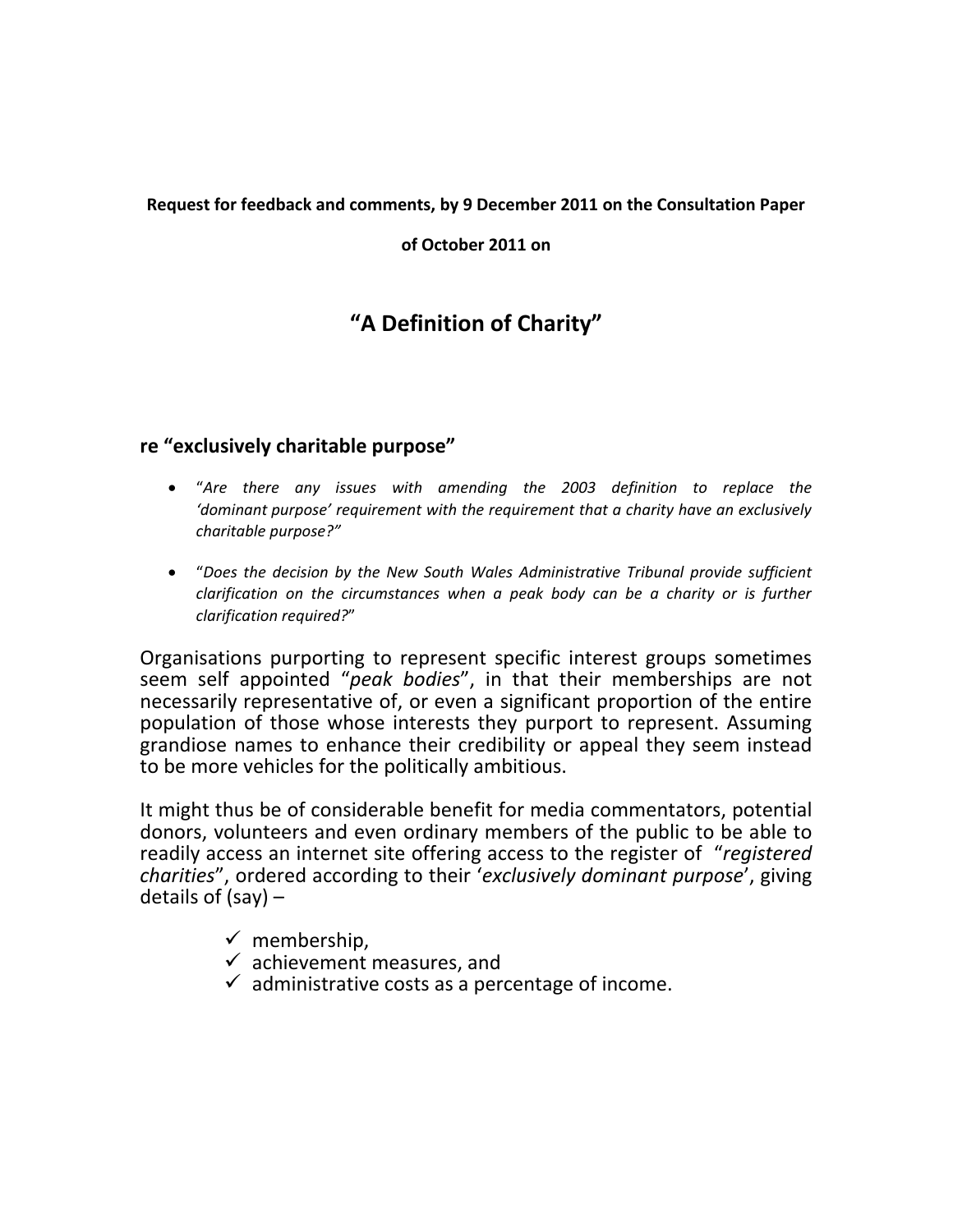## **re types of legal entities for charities**

- *"What are the issues with requiring an existing charity or an entity seeking approval as a charity to demonstrate they are for the public benefit?"*
- *"What role should the ACNC have in providing assistance to charities in demonstrating this test, and also in ensuring charities demonstrate their continued meeting of this test?"*
- "*Is any further clarification required in the definition on the types of legal entity which can be used to operate a charity*?"
- "*In the light of the Central Bayside decision is the existing definition of 'government body' in the Charities Bill 2003 adequate*?"

Can an organisation be truly "*public*" when it prescribes conditions restricting eligibility for membership, and/or entitlement to access the benefits it provides? Does an organisation become "*private*" once it confines eligibility for membership to specific race, sex, political party, ideology, or religion? Does confining eligibility to (say) residents of a particular geographical area make a body so "*exclusive*" that it cannot be considered "*public*"? Do exorbitant membership fees, or prerequisites of nomination and seconding which can be invoked to exclude potential new members make an organisation "*private*", rather than "*public*"?

The machinery already exists within each State or Territory for organisations to obtain "Incorporation", for which the requirements seem aimed at ensuring protection of the public interest. Surely the cooperation of those State and Territory governments is pre-requisite to success of this proposal? Could not therefore, "Incorporation" within the relevant State or Territory suffice to demonstrate that an organisation is for the public benefit?

Although TR 2011/D2 states that the charging of fees to members is unlikely, of itself; to prevent a purpose from being charitable, do members discounts for (say) charges (eg rental or hire of assets) make that organisation so "*exclusive*" that it becomes something less than "*public*"?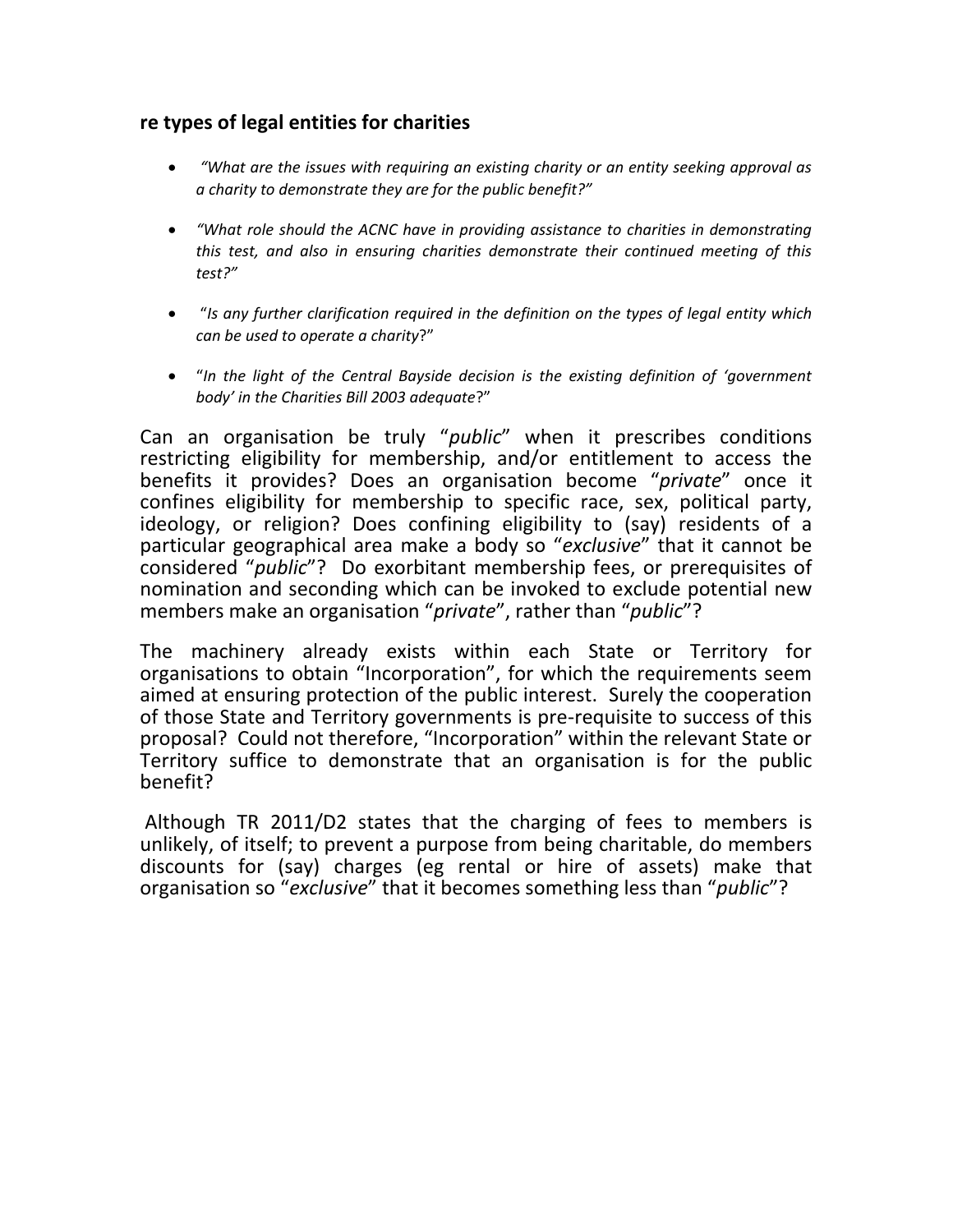## **re "political activities"**

- "*Are there any issues with the suggested changes to the Charities Bill 2003 as outlined above to allow charities to engage in political activities?*"
- "*Are there any issues with prohibiting charities from advocating a political party, or supporting or opposing a candidate for political office?*"
- "*Are there any issues with the suggested changes to the Charities Bill 2003 as outlined above to allow charities to engage in political activities?"*
- "*Are there any issues with prohibiting charities from advocating a political party, or supporting or opposing a candidate for political office?* "

Yes. For a charity to ask political candidates where they stand on issues relevant to that charities "*dominant purpose*", and publish replies would surely not make the organisation any the less charitable?

#### **re Charitable purpose activities**

- "*Are there any issues with the requirement that the activities of a charity be in furtherance or in aid of its charitable purpose?"*
- "*Should the role of activities in determining an entity's status as a charity be further clarified in the definition?*"

Yes. Must membership promotion, or fund raising activities be so confined? Sometimes it is necessary to pursue interim objects as means to achieve the ultimately charitable object.

Often euphemisms, and even deliberately confusing misnomers need to be employed to describe some activities employed in furtherance or aid of a charitable purpose to avoid repelling those whose participation is being sought.

For example, socialisation is demonstrably effective in reducing the risks of depression, addiction, illness, crime and violence known to be partly attributable to isolation. However, if the vehicle for stimulating such social inclusion is so titled as to suggest it is for the benefit of potential crooks, drunks addicts, suicides and misfits, it is unlikely to appeal to those it is established to help. In such cases it is essential to adopt a disguise, and call it instead something like a "Mens Shed", or "Black Dogs Kennel".